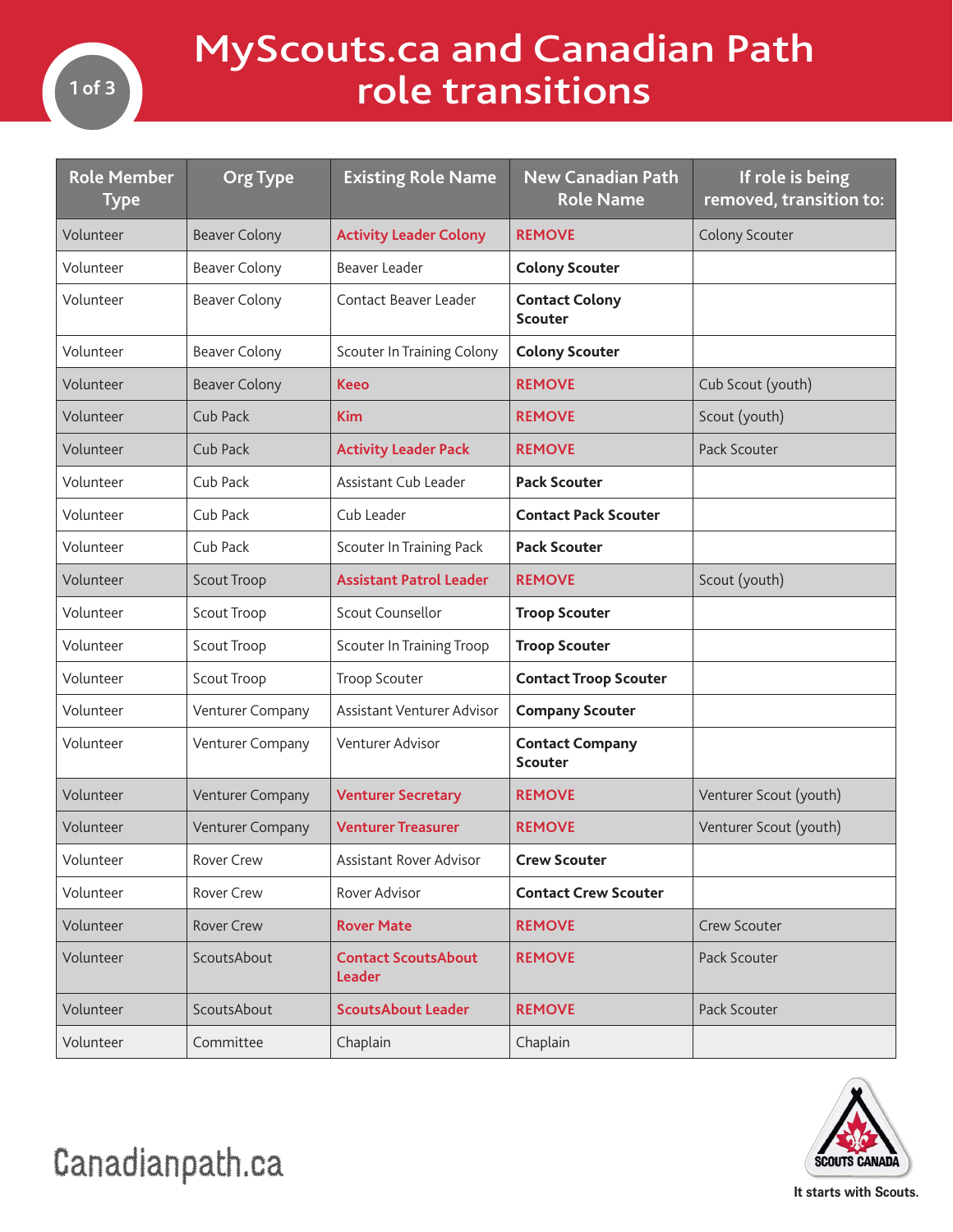

## MyScouts.ca and Canadian Path role transitions

| <b>Role Member</b><br><b>Type</b> | <b>Org Type</b>   | <b>Existing Role Name</b>                 | <b>New Canadian Path</b><br><b>Role Name</b> | If role is being<br>removed, transition to: |
|-----------------------------------|-------------------|-------------------------------------------|----------------------------------------------|---------------------------------------------|
| Volunteer                         | Committee         | Committee Chair                           | Committee Chair                              |                                             |
| Volunteer                         | Committee         | Group Administrator                       | Group Administrator                          |                                             |
| Volunteer                         | Committee         | Group Commissioner                        | Group Commissioner                           |                                             |
| Volunteer                         | Committee         | <b>Group Committee</b><br>Member          | Group Committee Member                       |                                             |
| Volunteer                         | Committee         | Group Committee<br>Secretary              | Group Committee<br>Secretary                 |                                             |
| Volunteer                         | Committee         | <b>Group Fundraising</b><br>Coordinator   | <b>Group Fundraising</b><br>Coordinator      |                                             |
| Volunteer                         | Committee         | Group Member                              | Group Member                                 |                                             |
| Volunteer                         | Committee         | Group Registrar                           | Group Registrar                              |                                             |
| Volunteer                         | Committee         | <b>Group Treasurer</b>                    | <b>Group Treasurer</b>                       |                                             |
| Volunteer                         | Committee         | Group Youth<br>Commissioner               | Group Youth Commissioner                     |                                             |
| Volunteer                         | Committee         | <b>Past President/Chair</b>               | <b>REMOVE</b>                                | <b>Committee Member</b>                     |
| Volunteer                         | Committee         | <b>President/Chair</b>                    | <b>REMOVE</b>                                | <b>Committee Member</b>                     |
| Volunteer                         | Committee         | Service Scouter                           | <b>Support Scouter</b>                       |                                             |
| Volunteer                         | Committee         | Sponsor/Partner<br>Representative         | Sponsor/Partner<br>Representative            |                                             |
| Volunteer                         | Committee         | <b>Trainer</b>                            | <b>Trainer</b>                               |                                             |
| Volunteer                         | Committee         | <b>Vice-President/Chair</b>               | <b>REMOVE</b>                                | <b>Committee Member</b>                     |
| Volunteer                         | Extreme Adventure | <b>Extreme Adventure</b><br><b>Leader</b> | <b>REMOVE</b>                                | <b>Troop Scouter</b>                        |
| Volunteer                         | Service Team      | Area Commissioner                         | Area Commissioner                            |                                             |
| Volunteer                         | Service Team      | Area Interview Scouter                    | Area Interview Scouter                       |                                             |
| Volunteer                         | Service Team      | Area Interview Team                       | Area Interview Team                          |                                             |
| Volunteer                         | Service Team      | Area Registrar                            | Area Registrar                               |                                             |
| Volunteer                         | Service Team      | Area Service Team Member                  | Area Service Team Member                     |                                             |
| Volunteer                         | Service Team      | Area Youth Commissioner                   | Area Youth Commissioner                      |                                             |



## Canadianpath.ca

**It starts with Scouts.**